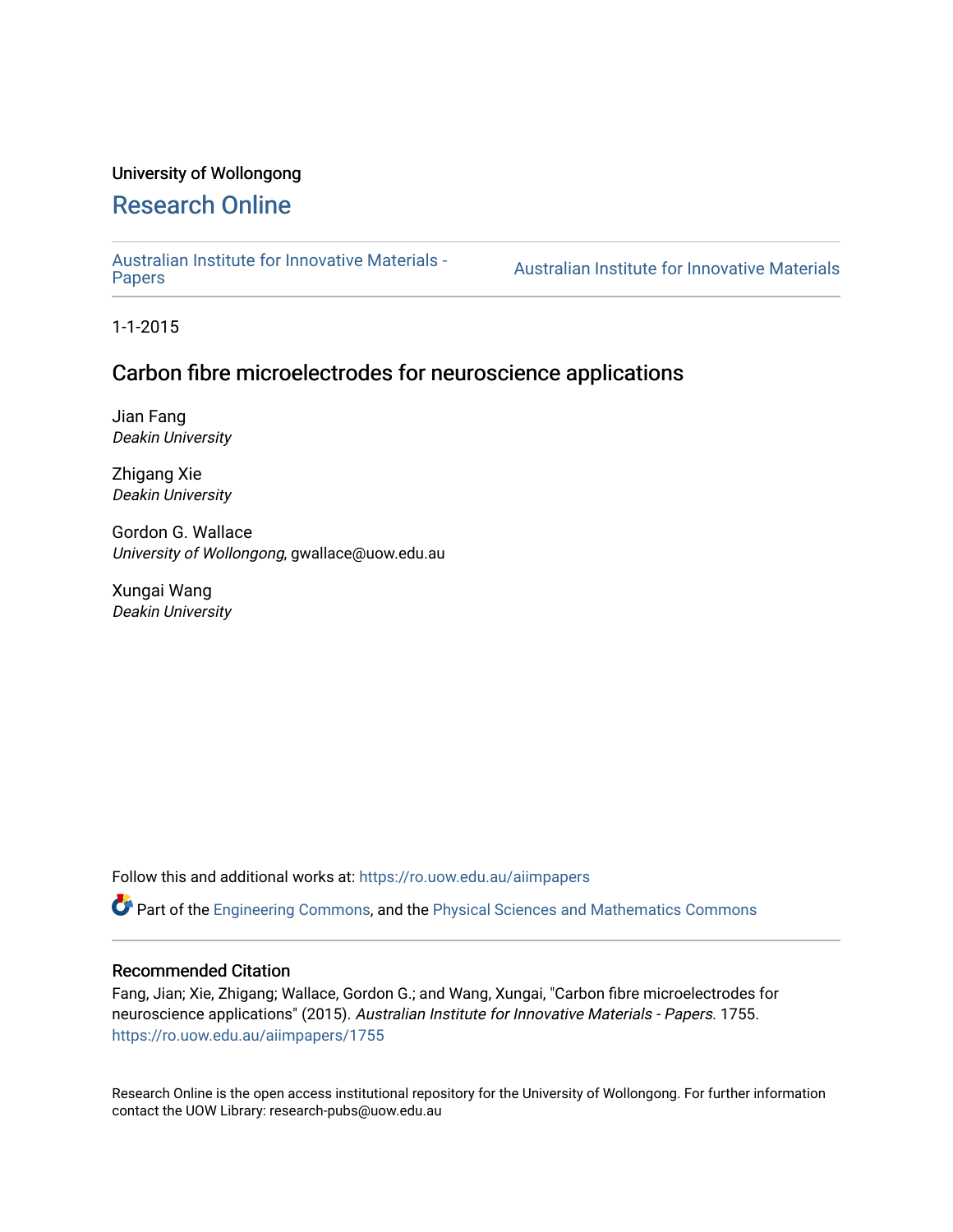## Carbon fibre microelectrodes for neuroscience applications

### Abstract

Microelectrodes have shown outstanding performance in neural signal recording, neural stimulation and electrochemical sensing1,2. Compared with their micro-sized counterparts, microelectrodes normally exhibit improved signal-to-noise ratio, fast response time and can work with limited sample volumes. Microelectrodes are required to have good biocompatibility, low electrical impedance and long-term stability in many biomedical applications. Carbon fibres are manufactured from polymeric precursor fibres through carbonization, and high carbon content makes carbon fibres electrically conductive, corrosion resistant, biologically safe and inert3. Therefore, carbon fibre has been considered as an ideal candidate for making microelectrodes.

In this work, single carbon fibres were loaded into capillary tubes and fabricated into microelectrodes. The surface of the microelectrodes was functionalized with electrochemically reduced graphene oxide (rGO) sheets, decorated with carbon dots (CDs). It has been demonstrated that this surface modified microelectrode could achieve a high sensitivity and selectivity in detecting dopamine (DA), in the presence of ascorbic acid (AA) and uric acid (UA).

### Keywords

neuroscience, microelectrodes, fibre, applications, carbon

### **Disciplines**

Engineering | Physical Sciences and Mathematics

### Publication Details

Fang, J., Xie, Z., Wallace, G. G. & Wang, X. (2015). Carbon fibre microelectrodes for neuroscience applications. Fiber Society's Spring 2015 Conference, in conjunction with the 2015 International Conference on Advanced Fibers and Polymer Materials: Functional Fibers and Textiles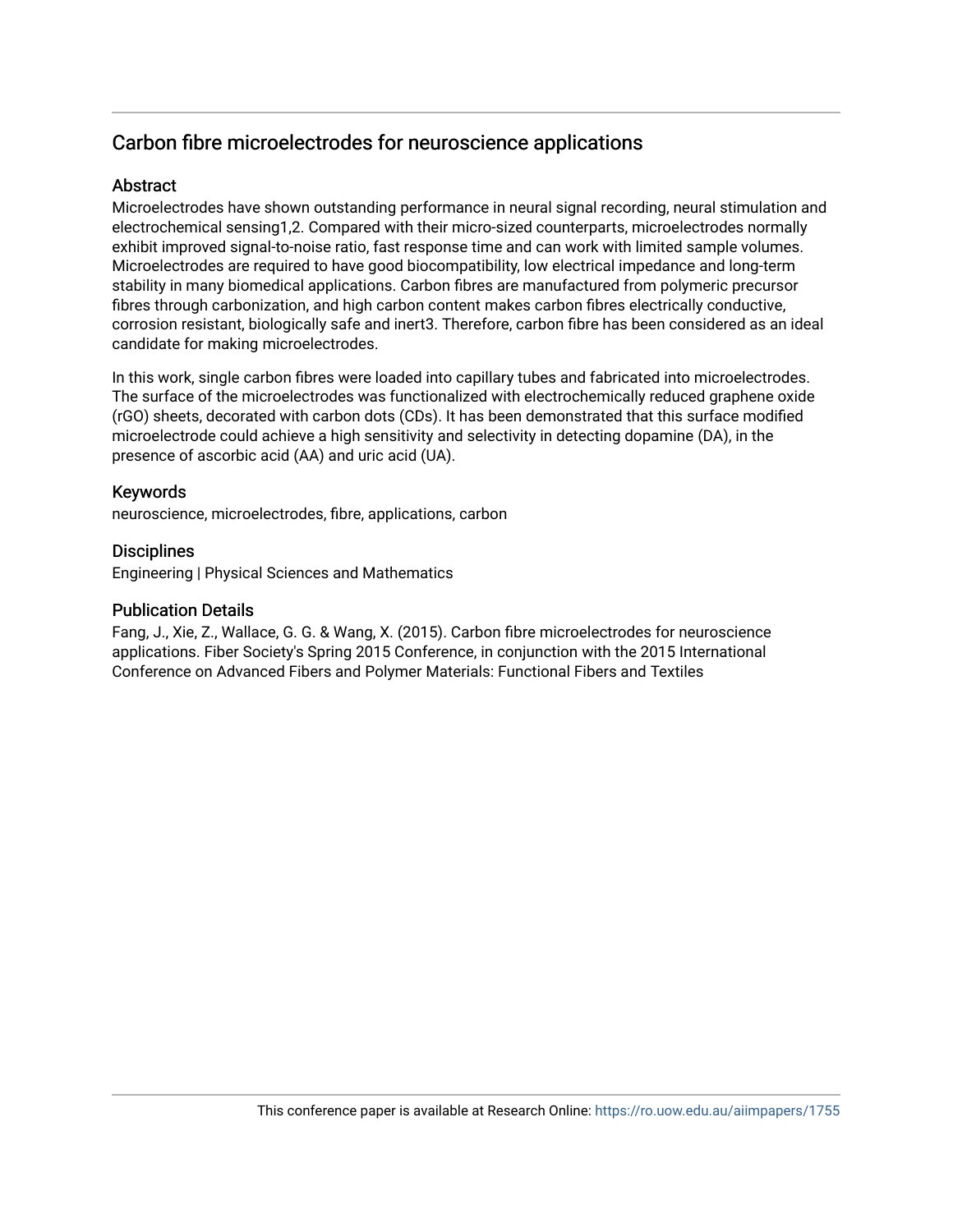# Carbon Fibre Microelectrodes for Neuroscience Applications

Jian Fang<sup>1, 2</sup>, Zhigang Xie<sup>1, 2</sup>, Gordon Wallace<sup>1, 3</sup>, <u>Xungai Wang<sup>1, 2</sup></u>

<sup>1</sup>ARC Centre of Excellence for Electromaterials Science (ACES)

<sup>2</sup> Australian Future Fibres Research and Innovation Centre (AFFRIC), Institute for Frontier Materials,

Deakin University, VIC, Australia

<sup>3</sup>Intelligent Polymer Research Institute (IPRI), University of Wollongong, NSW, Australia

xwang@deakin.edu.au

### **INTRODUCTION**

Microelectrodes have shown outstanding performance in neural signal recording, neural stimulation and electrochemical sensing<sup>1,2</sup>. Compared with their microsized counterparts, microelectrodes normally exhibit improved signal-to-noise ratio, fast response time and can work with limited sample volumes. Microelectrodes are required to have good biocompatibility, low electrical impedance and longterm stability in many biomedical applications. Carbon fibres are manufactured from polymeric precursor fibres through carbonization, and high carbon content makes carbon fibres electrically conductive, corrosion resistant, biologically safe and inert<sup>3</sup>. Therefore, carbon fibre has been considered as an ideal candidate for making microelectrodes.

In this work, single carbon fibres were loaded into capillary tubes and fabricated into microelectrodes. The surface of the microelectrodes was functionalized with electrochemically reduced graphene oxide (rGO) sheets, decorated with carbon dots (CDs). It has been demonstrated that this surface modified microelectrode could achieve a high sensitivity and selectivity in detecting dopamine (DA), in the presence of ascorbic acid (AA) and uric acid (UA).

### **APPROACH**

Unsized carbon fibres without any surface treatment were used in this work. Graphene oxide was prepared via the Hummer<sup>4</sup> method and water-soluble carbon dots with strong blue fluorescence were synthesized through a hydrothermal process using sodium citrate and ammonium bicarbonate as the starting materials.



Figure 1. Illustrated structure of carbon fibre microelectrode

Three kinds of carbon fibres were used during the microelectrode preparation in this work: pure carbon fibres (CF), carbon fibres with electrochemically reduced GO on the surface (rGO/CF) and carbon fibres modified with electrochemically reduced GO

and carbon dots (rGO+CD/CF). The structure of the fabricated carbon fibre microelectrode is illustrated in Figure 1. One end of the carbon fibre was sealed in a pulled capillary tube while the other end was bonded through conductive epoxy to a gold wire for electrical connection.

### **RESULTS AND DISCUSSION**



Figure 2. UV absorption (Abs), fluorescence excitation (Ex) and emission (Em) spectra of aqueous CD solution, the inset are the pictures of the solution before and after 365 nm UV radiation.



Figure 3. Emission spectra of the CD solution at different excitation wavelengths

Carbon dots are a new type of fluorescent carbon nanomaterials with versatile surface chemistry and non-toxic nature. They have been intensively investigated in many biomedical applications, especially biosensing and bioimaging<sup>5</sup>. The UV absorption, fluorescent excitation and emission spectra of the CDs are shown in Figure 2.

It can be seen that the positions of UV absorption maximum peak (332 nm) and fluorescent excitation peak (345 nm) are very close. The inset image clearly shows the bright blue light displayed from the CD solution under UV light with excitation at 365 nm, which is corresponding to its emission spectra, also shown in Figure 2. It has also been observed that the